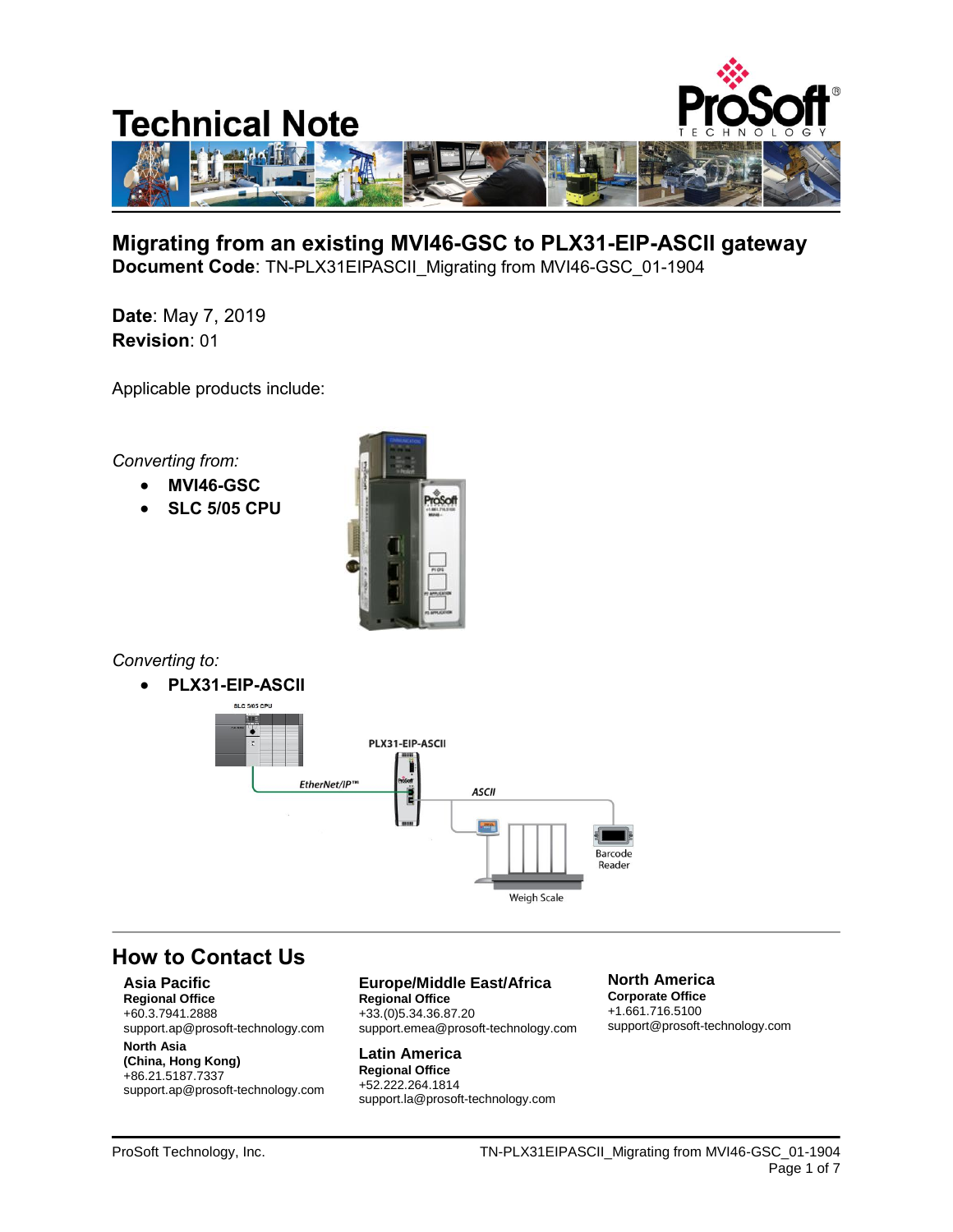

**Migrating from an existing MVI46-GSC to the new PLX31-EIP-ASCII is a simple and straight forward process. These modules use different configuration software for the configuration, but both remain easy to use.**

**\*\*NOTE\*\* This document is only applicable for applications where a SLC 5/05 CPU is being used.**

**It is highly recommended to review the PLX31-EIP-ASCII training video on ProSoft Technology's YouTube channel:** <https://www.youtube.com/watch?v=AqQi6kr2O5k>

- MVI46-GSC is configured in **RSLogix 500**
- PLX31-EIP-ASCII uses **ProSoft Configuration Builder (PCB)**

You can download PCB free of charge on the ProSoft Technology website:

• ProSoft Configuration Builder: [https://www.prosoft-technology.com/Products/ProSoft-Software/ProSoft-Configuration-](https://www.prosoft-technology.com/Products/ProSoft-Software/ProSoft-Configuration-Builder#related_downloads)[Builder#related\\_downloads](https://www.prosoft-technology.com/Products/ProSoft-Software/ProSoft-Configuration-Builder#related_downloads)

The PLX31-EIP-ASCII is built with a single ASCII port, and the PLX31-EIP-ASCII4 has four independent serial ports.

## **Audience:**

You would be interested in this Technical Note if you are currently using a MVI46-GSC that is located in the same rack as a **SLC 5/05 CPU.**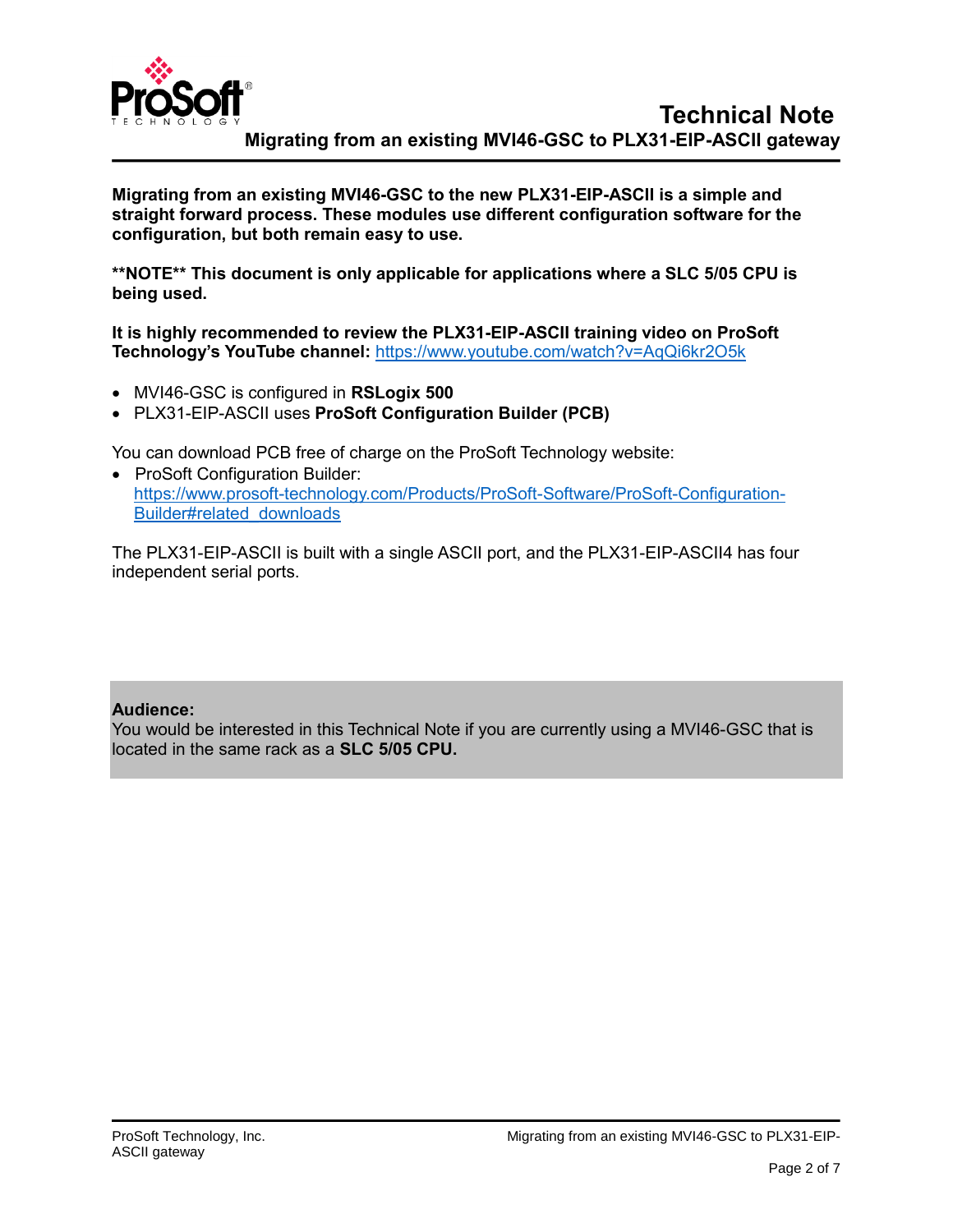

### **Migrating the MVI46-GSC to the PLX31-EIP-ASCII**

The following steps will guide you through migrating an existing MVI46-GSC to a PLX31- EIP-ASCII.

The configuration of the MVI46-GSC is done through RSLogix 500. Many of the same settings are available for the PLX31-EIP-ASCII using PCB.

| Reference              |                    |                             | MVI46-GSC + SLC Platform<br><b>Generic Serial Communication Module</b>                                                                                                                                                                                                                                                                                                            | On the left, the MVI46-GSC user<br>manual details the location of                                                                                              |                                                                                     |
|------------------------|--------------------|-----------------------------|-----------------------------------------------------------------------------------------------------------------------------------------------------------------------------------------------------------------------------------------------------------------------------------------------------------------------------------------------------------------------------------|----------------------------------------------------------------------------------------------------------------------------------------------------------------|-------------------------------------------------------------------------------------|
| <b>Backplane Setup</b> |                    |                             |                                                                                                                                                                                                                                                                                                                                                                                   | each configuration parameter.                                                                                                                                  |                                                                                     |
| <b>Parameter</b>       | N-File<br>Location | <b>MO:</b><br><b>Offset</b> | <b>Description</b>                                                                                                                                                                                                                                                                                                                                                                | These same configuration                                                                                                                                       |                                                                                     |
| <b>BPFail</b>          | N10:0              | 0                           | This parameter specifies the number of<br>successive transfer errors that must occur before<br>the communication ports are shut down. If the<br>parameter is set to zero, the communication ports<br>will continue to operate under all conditions. If the<br>value is set larger than 0 (1 to 65535),<br>communications will cease if the specified number<br>of failures occur. | parameters are also available in<br>PCB, as shown below:<br>Edit - ASCII PORT 1                                                                                |                                                                                     |
| Port 1 Setup           |                    |                             |                                                                                                                                                                                                                                                                                                                                                                                   | Enabled<br><b>RS</b> Interface                                                                                                                                 | Yes:<br><b>RS-232</b>                                                               |
| <b>Parameter</b>       | N-File<br>Location | <b>MO:</b><br><b>Offset</b> | <b>Description</b>                                                                                                                                                                                                                                                                                                                                                                | <b>Rx DB Start</b><br><b>Tx DB Start</b><br><b>Baud Rate</b>                                                                                                   | n<br>2000<br>19200                                                                  |
| Port[0].Enabled        | N10:1              | 1                           | This parameter defines if this port will be utilized.<br>If the parameter is set to 0, the port is disabled. A<br>value of 1 will enable the port.                                                                                                                                                                                                                                | Parity<br>Data Bits<br><b>Stop Bits</b>                                                                                                                        | None<br>8<br>1                                                                      |
| Port[0].Type           | N10:2              | $\overline{2}$              | This parameter specifies the receive termination<br>characteristics for the port. This value is bit<br>mapped as follows: Bit 0 = Termination<br>character(s) used, Bit1=Message timeout used,<br>Bit2=Intercharacter delay timeout used and<br>Bit3=Packet size limit used. If the parameter is set<br>to zero, the port is placed in stream mode.                               | RTS On<br><b>RTS Off</b><br>Handshaking<br><b>Rx Termination Type</b><br><b>Rx Term Count</b><br><b>Rx Term Chars</b><br>Rx Packet Length<br><b>Rx Timeout</b> | $\mathbf{O}$<br>$\Omega$<br>None<br>1<br>$\overline{2}$<br>13 10<br>$\Omega$<br>150 |
| Port[0].Baudrate       | N10:3              | 3                           | This is the baud rate to be used on the port. Enter<br>the baud rate as a value. For example, to select<br>19K baud, enter 19200. Valid entries for this field<br>include: 110, 300, 600, 1200, 2400, 4800, 9600, 19200<br>384 for 38400, 576 for 57600, and 115 for 115200.                                                                                                      | Rx Delay<br>Swap Rx Data Bytes<br><b>Tx Timeout</b><br><b>Tx Minimum Delay</b><br>Swap Tx Data Bytes                                                           | 10<br>No<br>150<br>10<br>No                                                         |
| Port[0].Parity         | N10:4              | 4                           | This is the Parity code to be used for the port. The<br>coded values are as follows: 0=None, 1=Odd,<br>2=Even, 3=Mark and 4=Space.                                                                                                                                                                                                                                                |                                                                                                                                                                |                                                                                     |
| Port[0].DataBits       | N10:5              | 5                           | This parameter sets the number of data bits for<br>each word used by the protocol. Valid entries for<br>this field are 5, 6, 7 and 8.                                                                                                                                                                                                                                             |                                                                                                                                                                |                                                                                     |
| Port[0].StopBits       | N10:6              | 6                           | This parameter sets the number of stop bits to be<br>used with each data value sent. Valid entries for<br>this field are 1 and 2.                                                                                                                                                                                                                                                 |                                                                                                                                                                |                                                                                     |
| Port[0].RTSOn          | N10:7              | 7                           | This parameter sets the number of milliseconds to<br>delay after RTS is asserted before the data will be<br>transmitted. Valid values are in the range of 0 to<br>65535                                                                                                                                                                                                           |                                                                                                                                                                |                                                                                     |
| Port[0].RTSOff         | N10:8              | 8                           | This parameter sets the number of milliseconds to<br>delay after the last byte of data is sent before the<br>RTS modem signal will be set low. Valid values<br>are in the range of 0 to 65535.                                                                                                                                                                                    |                                                                                                                                                                |                                                                                     |
| Port[0].Handshaking    | N10:9              | 9                           | This parameter specifies the handshaking used<br>on the port. The code values are as follows: 0=No<br>hardware or software handshaking, 1=RTS/CTS<br>hardware handshaking, 2=DTR/DSR hardware<br>handshaking and 3=XON/XOFF software<br>handshaking.                                                                                                                              |                                                                                                                                                                |                                                                                     |

ProSoft Technology, Inc.<br>December 5, 2007

Page 49 of 78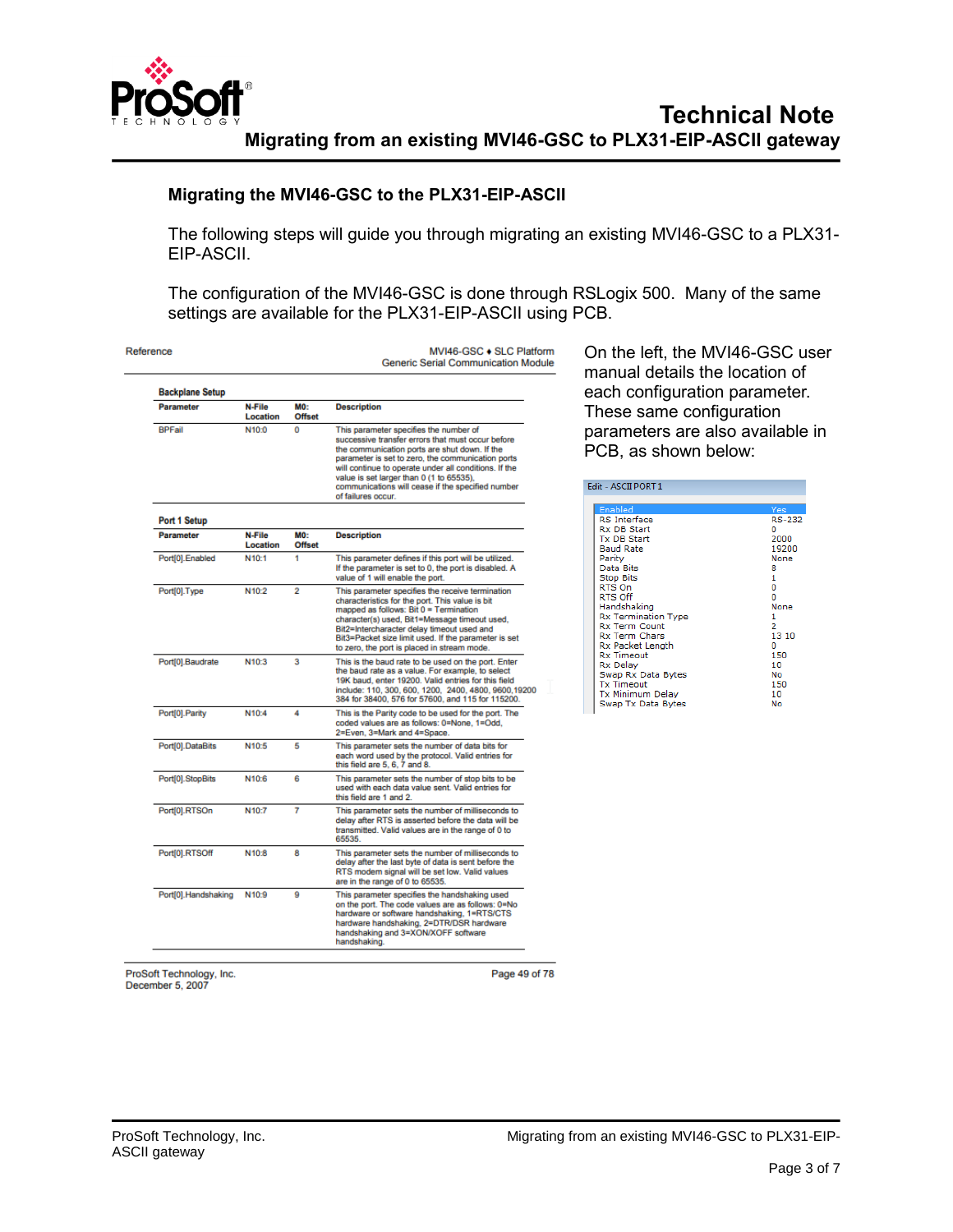

With the MVI46-GSC, the serial data is transferred to the SLC CPU via the M0 and M1 files across the backplane. As shown in the YouTube video: <https://www.youtube.com/watch?v=AqQi6kr2O5k> , the serial data is transferred to a Logix CPU with a Class 1 I/O connection. Since the SLC 5/05 doesn't support this type of connection, the serial data will be transferred to/from the SLC 5/05 and to/from the PLX31 ASCII port using EtherNet/IP Class 3 message.

Below are the steps to transfer ASCII data from the PLX31 to the SLC 5/05 CPU:

1. Start a new project in ProSoft Configuration Builder (PCB), and right-click on Default Module, and select Choose Module Type



2. In the Choose Module Type window, select either the PLX31-EIP-ASCII or ASCII4 and click OK

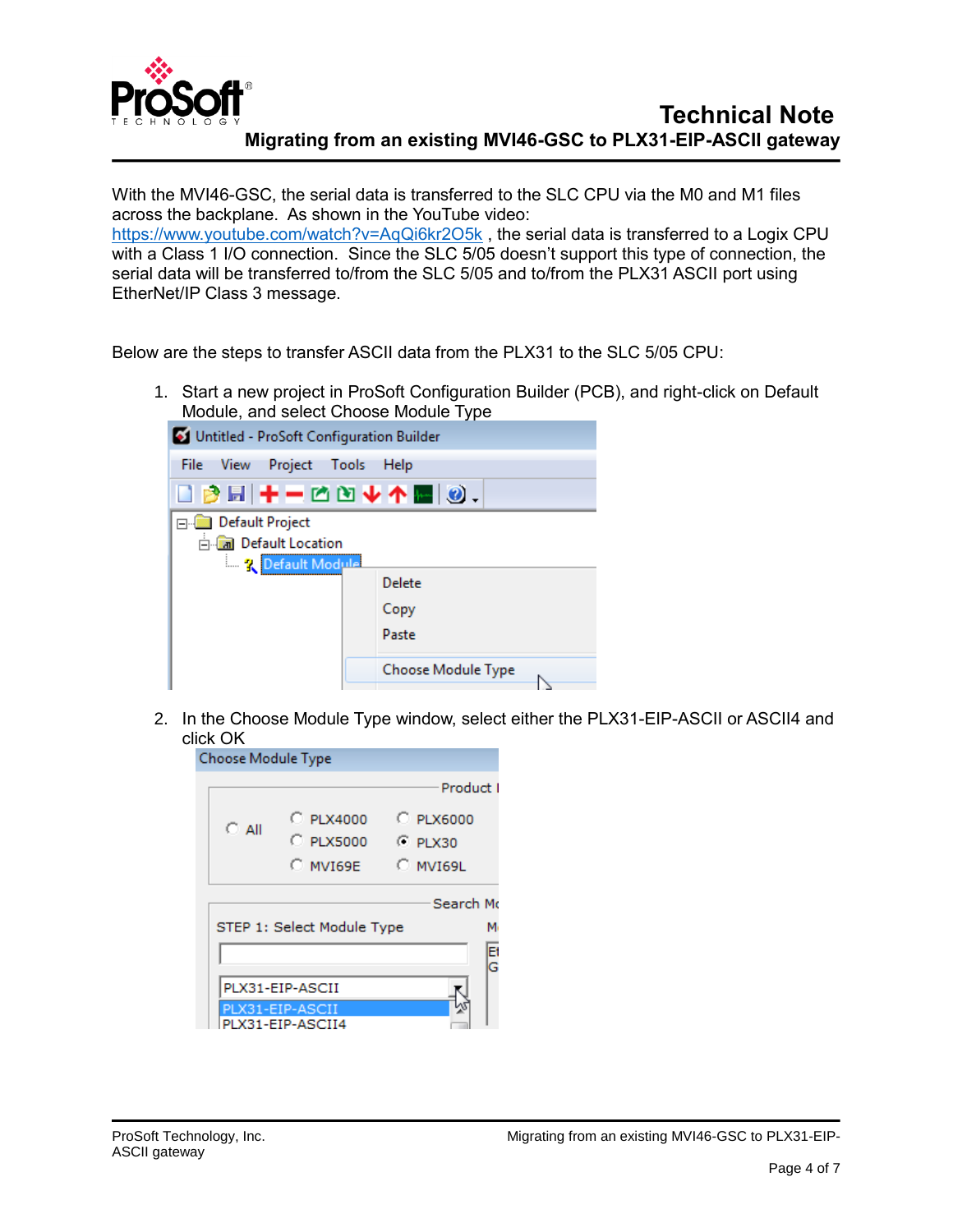

3. Expand the PLX31 and expand ASCII Port 1

For this configuration, the defaults will be used:<br>Edit - ASCII PORT 1

| Enabled                 | Yes           |
|-------------------------|---------------|
| <b>RS</b> Interface     | <b>RS-232</b> |
| <b>Rx DB Start</b>      | Ω             |
| <b>Tx DB Start</b>      | 2000          |
| <b>Baud Rate</b>        | 19200         |
| Parity                  | None          |
| Data Bits               | 8             |
| <b>Stop Bits</b>        | 1             |
| RTS On                  | 0             |
| <b>RTS Off</b>          | 0             |
| Handshaking             | None          |
| Rx Termination Type     | 1             |
| <b>Rx Term Count</b>    | 2             |
| <b>Rx Term Chars</b>    | 13 10         |
| Rx Packet Length        | ٥             |
| <b>Rx Timeout</b>       | 150           |
| <b>Rx Delav</b>         | 10            |
| Swap Rx Data Bytes      | No            |
| <b>Tx Timeout</b>       | 150           |
| <b>Tx Minimum Delay</b> | 10            |
| Swap Tx Data Bytes      | No            |

Using the above image, we can verify that the PLX31 ASCII port is configured using the same serial settings as the end serial device (or devices, if using RS-485).

In the above ASCII Port 1 configuration, assume a serial device is sending the text "Product ABC, LOT1, 4/29/2019", followed by a CR/LF, which is the Rx Term Chars, 13 and 10. In this case, the RX Termination Type will be set to 1, for Termination Characters. Once the PLX31 recognizes these terminating characters, it will pass the serial data to internal database address 0.

NOTE – The string "Product ABC, LOT1, 4/29/2019" doesn't actually start at address 0. As defined in the PLX3x user manual, here is how the receive data is stored in the DB.

| <b>Word Offset</b> | <b>Description</b>                                                                                           |
|--------------------|--------------------------------------------------------------------------------------------------------------|
| 0<br>(RX DB Start) | Receive sequence number. This register is incremented by the module's Receive Driver                         |
|                    | for each new packet received.                                                                                |
|                    | Number of characters transmitted (0 to 255) from last transmit request on this port.                         |
| $\overline{2}$     | Number of characters received (0 to 255) in the last received terminated string.                             |
| -3                 | Receive State                                                                                                |
| $\overline{4}$     | Receive Total Count (number of characters received on the port since last reboot).                           |
| 5                  | Receive Message Count (number of messages/terminated strings received on the port<br>since the last reboot). |
| 6                  | <b>Transmit State</b>                                                                                        |
| $\overline{7}$     | Transmit Total Count (number of characters transmitted on this port since the last reboot).                  |
| 8                  | <b>Configuration Error Code</b>                                                                              |
| 9 to 136           | Byte Values for data received, up to 254 characters.                                                         |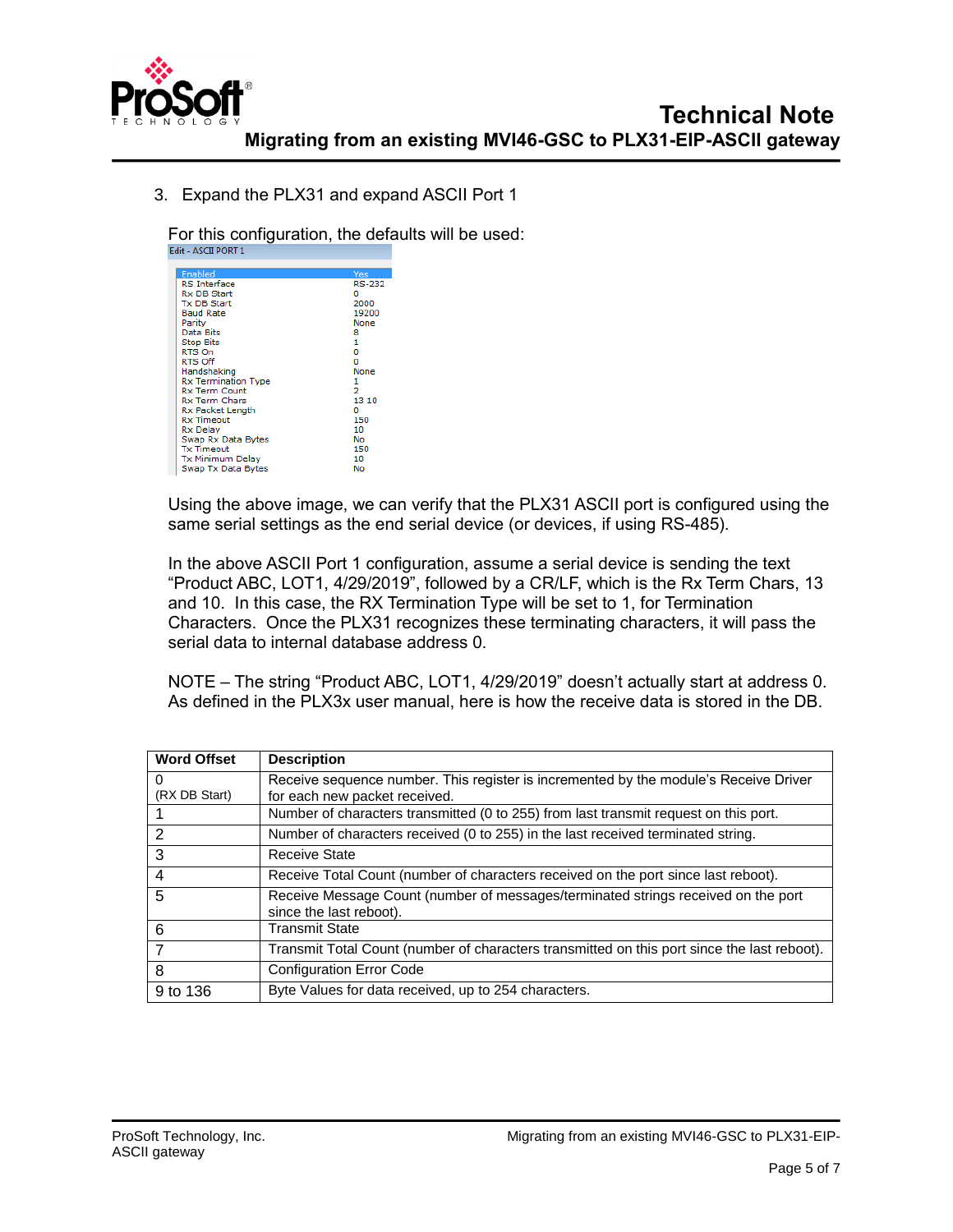

- 4. Within PCB, Expand EIP Class 3 Client 0
- 5. When the Edit EIP Class 3 Client 0 Commands window opens, click on Add Row

|  | <b>E. Left - EIP Class 3 Client 0 Commands</b> |                  |               |           |           |                   |      |           |
|--|------------------------------------------------|------------------|---------------|-----------|-----------|-------------------|------|-----------|
|  | Enable                                         | Internal Address | Poll Interval | Reg Count | Swap Code | <b>IP Address</b> | Slot | Func Coc  |
|  | <b>Disabled</b>                                |                  |               |           | No Change | 1.1.1.1           |      | Prot Type |
|  |                                                |                  |               |           |           |                   |      |           |
|  |                                                |                  |               |           |           |                   |      |           |
|  |                                                |                  |               |           |           |                   |      |           |

6. Double click on any portion of that row to open the Edit window<br>Edit - Row 1

| Enable                  | Enabled          |
|-------------------------|------------------|
| <b>Internal Address</b> | 9                |
| Poll Interval           |                  |
| Reg Count               | 32               |
| Swap Code               | <b>Byte Swap</b> |
| <b>IP Address</b>       | 192.168.22.77    |
| Slot                    | -1               |
| <b>Func Code</b>        | Prot Typed Write |
| File Type               | Integer          |
| File Number             |                  |
| Element Number          |                  |
| Comment                 |                  |

7. Now define where in the SLC 5/05 the data will be placed. You can use an Integer file and then copy to a String or ASCII file, or you can have the data placed directly in the ASCII file. You will also need to take note of the byte order.

|                                    | Data File N7 (ascii) -- INTEGER |    |                                                                              |    |    |    |   |                                         | $\Box$ | $\Sigma$<br>ᄇ                           |
|------------------------------------|---------------------------------|----|------------------------------------------------------------------------------|----|----|----|---|-----------------------------------------|--------|-----------------------------------------|
| Offset                             | 0                               |    | 2                                                                            | з  | 4  | 5  | 6 | 7                                       | 8      | 9                                       |
| NT:0                               | Pr                              | od | uc                                                                           | t  | AВ | С, | Ŀ | OΤ                                      |        | 4                                       |
| N7:10                              | 72                              | 97 | 20                                                                           | 19 |    |    |   | ^M^J \00\00 \00\00 \00\00 \00\00 \00\00 |        |                                         |
| LM7.20                             |                                 |    | <u>ianina inaina inaina inaina inaina inaina inaina inaina inaina inaina</u> |    |    |    |   |                                         |        |                                         |
| Data File A11 (ascii) -- ASC_FRPLX |                                 |    |                                                                              |    |    |    |   |                                         |        | -53<br>▫                                |
| Offset                             | $\Omega$                        |    | 2                                                                            | з  | 4  | 5  | 6 | 7                                       | 8      | 9                                       |
| A11:0                              | Pr                              | od | uc                                                                           | t  | AВ | С, | L | OΤ                                      | l,     | 4                                       |
| A11:10                             | 72                              | 97 | 20                                                                           | 19 |    |    |   |                                         |        | ^M^J \00\00 \00\00 \00\00 \00\00 \00\00 |